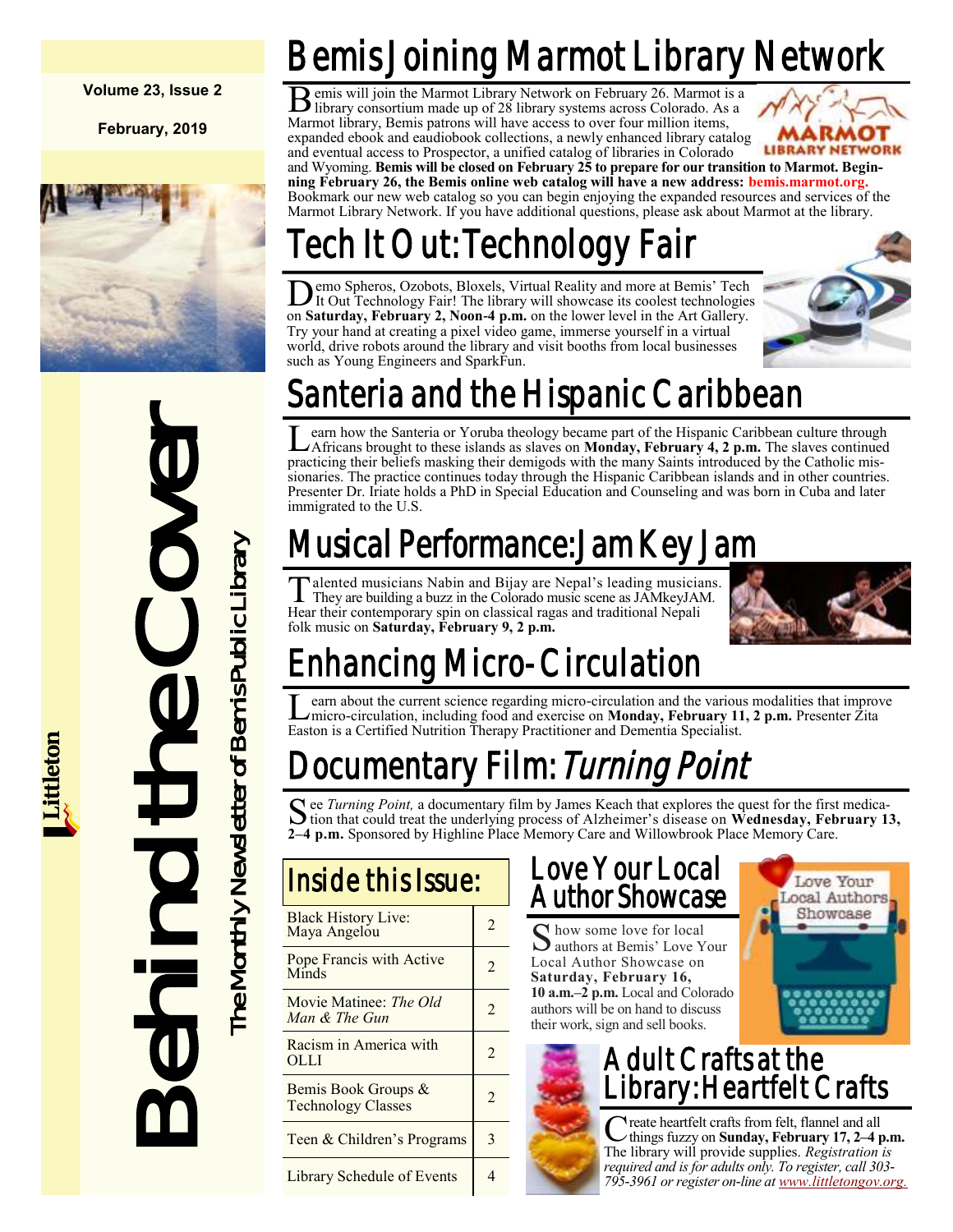# Black History Live-Maya Angelou



C ivil rights organizer and poet Maya Angelou had two passions: to write and to right wrongs. Join renowned storyteller Becky Stone on **Thursday, February 21, 2 p.m.** as she portrays Maya Angelou. This living history portrayal will give insight into Angelou's philosophy of life, which included a strong belief in the power of words.

# Pope Francis with Active Minds

Join Active Minds on Friday, February 22, 2 p.m. to understand why Catholics and much of the non-Catholic world find Pope Francis so appealing. Topics to be and much of the non-Catholic world find Pope Francis so appealing. Topics to be discussed include the Pope's background, his impact since becoming Pope in 2013 and what the future may hold for the Catholic Church under his leadership.

# Movie Matinee: The Old Man & The Gun

See the true story based on the life of Forrest Tucker, a career criminal and prison escape artist, and his escape from San Quentin at the and prison escape artist, and his escape from San Quentin at the age of 70 on **Saturday, February 23, 2–4 p.m.** Starring Robert Redford and Sissy Spacek. Enjoy free popcorn and lemonade. PG-13.



# Racism in America with OL

Join an instructor from OLLI, Osher Lifelong Learning Institute at the University<br>of Denver, on Tuesday, February 26, 2 p.m. as we explore the history of racism of Denver, on **Tuesday, February 26, 2 p.m.** as we explore the history of racism and learn about the varying perceptions of racism in our country.

# Book Groups at Bemis

 $\sum_{i=1}^{n} \sum_{j=1}^{n}$  a variety of Book Groups that meet throughout the month. Choose a group that suits your interests and join us for some stimulating discussions.

### **Senior Book Club**

**First Monday of each month at 2 p.m. Feb. 4:** *Lilac Girls*

by Martha Hall Kelly The lives of three women are set on a collision course when the unthinkable happens and one of them is sent to Ravensbrück, the notorious Nazi



concentration camp for women. Their stories cross continents—from New York to Paris, Germany and Poland—as the other two women strive to bring justice to those whom history has forgotten. **Mar. 4:** *And The Mountains Echoed*

by Khaled Hosseini Abdullah and his sister Pari live with their father and stepmother in a small village in Afghanistan, struggling together through poverty and brutal winters. To Abdullah, Pari is

everything, and he will do anything for her. When the siblings journey across the desert to Kabul with their father, they have no sense of the fate that awaits them and the events that will echo down generations and across oceans.

 **Monday Evening Book Group Third Monday of each month at 7 p.m.**

**Feb. 27\*:** *Heft* by Liz Moore Former academic Arthur Opp weighs 550 pounds and hasn't left his rambling Brooklyn home in a decade. Twenty miles away in Yonkers, seven-



teen-year-old Kel Keller navigates life as the poor kid in a rich school and pins his hopes on what seems like a promising baseball career. The link between this unlikely pair is Kel's mother, Charlene, a former student of Arthur's, who breaks two decades of silence to ask Arthur to tutor Kel.

*\* We will meet on the fourth Wednesday in February due to Monday closures.* **Mar. 18:** *The Revised Fundamentals of*

*Caregiving*

Ben Benjamin Jr. is a former stayat-home dad. His two young children died in a tragic accident after which his wife left him. Broke

and grieving, Ben signs up for a caregiver class and lands a job tending Trev, a teenage boy with muscular dystrophy. The unlikely duo set out on a crosscountry road trip to take in as many bizarre highway attractions as possible en

### route to visiting Trev's estranged father. **Books & Beer Discussion Group Fourth Thursday of each month at 6 p.m. at Saint Patrick's Brewing Co., 2842 W. Bowles Ave, Littleton, CO 80120.**

**Feb. 28:** *A Book About Love* by Jonas Lehrer Whole shelves are dedicated to books about love, but we're just picking one for this month – a science writer's attempt to find clear, concise and well-researched answers to the many mysteries of love.

# Technology Classes

B emis has 24 Internet emis has 24 Internet the lower level of the library, plus another seven located in the Children's Room for use by our



patrons in fifth grade and younger. Free Wi- Fi is available throughout the library.

We also offer free computer and Internet classes on a regular basis. To learn about or register for an upcoming class and/or group use of our computer lab, call the library at 303-795-3961. You also may register for classes online at the Library Main Calendar at [www.littletongov.org.](https://www.littletongov.org/city-services/city-departments/bemis-library/library-events-calendar/-curm-2/-cury-2019/-selcat-157)

**Classes are held from 9:30–11 a.m. unless otherwise noted.**

**Mon., Feb. 11: Google Drive Basics**

Learn how to use several of the powerful tools located within your Gmail account. We will go over creating a document using Google Docs, saving and sharing documents in Google Drive, as well as an overview of the other Google Drive apps. *Registration required.*

**Prerequisites:** Computer basics (familiarity with keyboard and mouse) and a Gmail account (please contact library if you need assistance creating an account).

- **Wed., Feb. 20, 6–7:30 p.m. Writing a Resume with MS Word** Learn how to use Microsoft Word's formatting tools to create a resume. We will go over special formatting, such as horizontal line breaks, inserting symbols, changing margins and how to save documents as a PDF. *Registration required.* **Prerequisites:** Computer basics (familiarity with keyboard and mouse) and Microsoft Word basics (has used the program before).
- **Mon. Feb. 4, 9:30–11 a.m. Wed. Feb. 13, 27 1:30–3 p.m.: One-on-One Tech Help 30-minute time slots.**

Sign up for a 30 minute individualized tech assistance appointment with a librarian. *Registration required.*

 **Open Computer Lab: 9:30–11 a.m.** *Every* **Thursday morning.** *No registration required.* Get answers to all of your computer-related questions every Thursday morning from 9:30–11 a.m. in the library's Computer Lab. Practice your computer skills and have a little one-on-one time with a computer class instructor. Bring your smartphone or tablet and receive individual help downloading ebooks and eaudiobooks to your device.



by Jonathan Evison



**DVCA16** LEBRER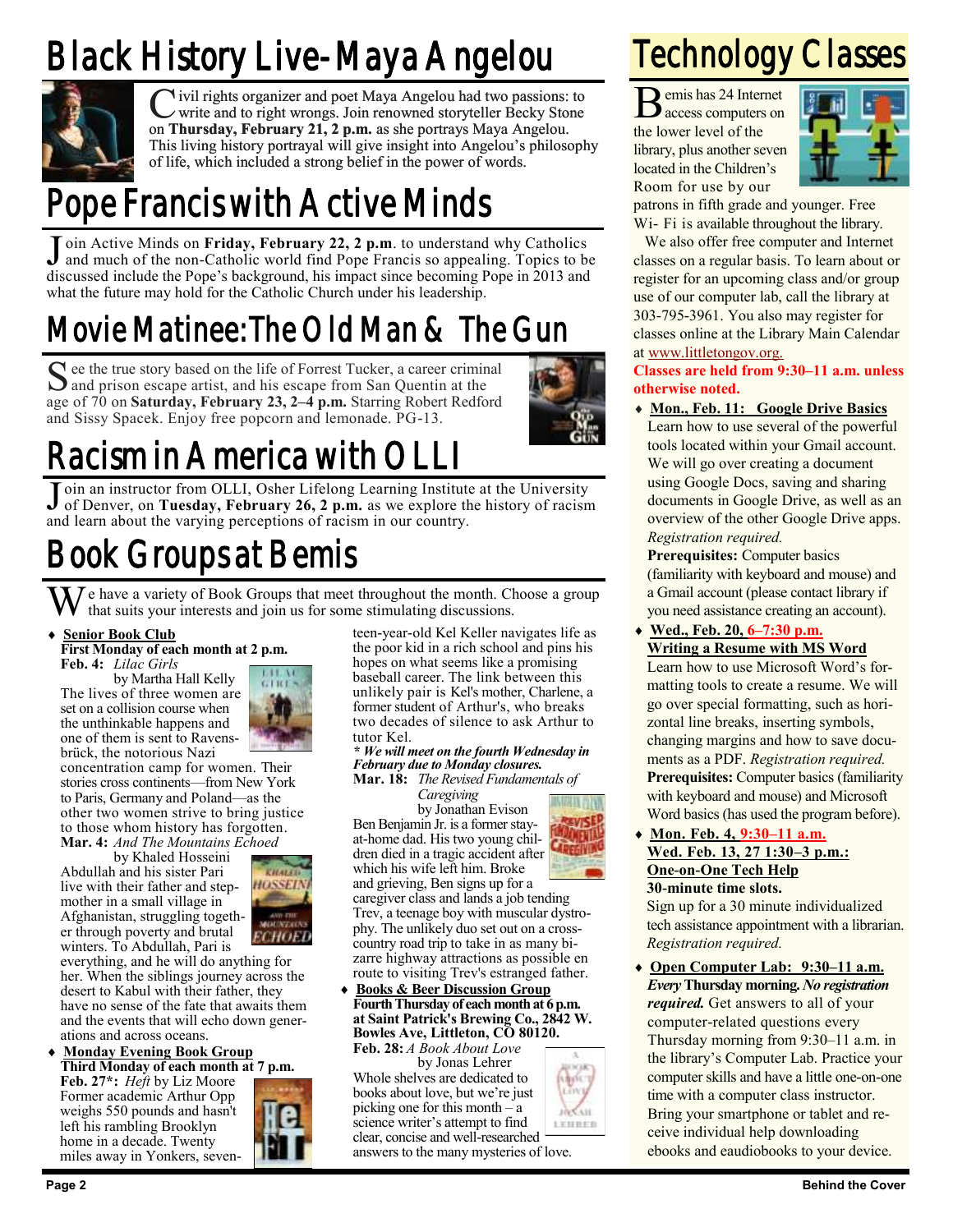

F or more information, call the library at 303-795-3961 and ask for the Teen Deck or send an email to

> [libem@littletongov.org.](mailto:libem@littletongov.org.) **Family Board Game**

**Friday February 8, 5–7:30 p.m.** Families of all ages are invited for board games and pizza

in the library after-hours! . *This is an after-hours event. Participants must arrange for a ride home at 7:30 p.m. No registration required.*

### **Teen Advisory Group (TAG)**

**4 th Saturday of every month, 12–1:30 p.m. Feb. 23:** TAG, you're it! Enjoy fun and games while you earn community service credit by helping us make the library better. No registration required.

# The Chocolate Games

Happy Chocolate Games<br>and may the sweets be and may the sweets be ever in your favor! Join us on **Friday, February 15, 5–7 p.m.** for flavorful festivities featuring fabulous chocolate! *Space is limited* 



*and registration is required. This is an after-hours event. Participants must arrange for a ride home at 7 p.m. Please call 303- 795-3961 to register, or register online at the library's events calendar at [www.littletongov.org.](https://www.littletongov.org/city-services/city-departments/bemis-library/library-events-calendar/-curm-2/-cury-2019/-selcat-97)*

# **EW<sup>I</sup>-Databases at Bemis!**

### **CreativeBug**

Nurture your creativity with our newest online resource, CreativeBug. Get unlimited access to thousands of arts and crafts classes. Video classes are taught by artists and design experts. Classes for kids also are included. Class videos may be watched anytime, anywhere and never



expire. You can start and stop projects at your own pace. Create a CreativeBug account with your Bemis library card, email address and a password.

### **Mango Languages**

Learn a new language **Manao** online with your library languages card. Explore over 70 languages with Mango Languages through the Bemis website or through the Mango app. Learning is self-paced and accessible 24/7.

# Children's Programs

# Bemis Lego Club Turns Five!

Join us on Saturday, February 2, 3 p.m. when we celebrate our Ready, Set BUILD! Lego Club turning five years old! We'll share oin us on **Saturday, February 2, 3 p.m.** when we celebrate our fun Lego activities and a sweet treat. Bring your creativity and the library will provide the rest. For grades K–5. *Registration required. Call 303-795-3961 and ask for the Children's Room to sign up.*



# Hop, Chop and Read!

Join author Todd Tuell on Sunday, February 10, 3 p.m. as we discover a bit about the writing/publishing process, play a ninja oin author Todd Tuell on **Sunday, February 10, 3 p.m.** as we game and visit a variety of ninja activity stations. Autographed copies of Todd's book, *Ninja, Ninja, Never Stop*, will be available for purchase. For ages three and older. *Reservations required. Call 303-795-3961 and ask for the Children's Room to sign up.*



# Love Your Library



 $\sum$  id you know February is Love Your Library month? Participate in some fun Love Your Library-themed activities on **Sunday**, in some fun Love Your Library-themed activities on **Sunday, February 24, 2 p.m.** Enjoy a scavenger hunt, library bingo and design your own bookmark! For kids in grades K–5.

# New Playaway Bookpacks

H packs? This addition pairs the print version of ave you heard about the new Playaway Booksome of your favorite books with the ever-popular Playaway audiobook to deliver a fun and educational read-along experience for kids of all ages. These can be a great tool for reluctant readers or those who want to try something a bit harder than they



can handle on their own. Some packs feature one chapter book, while others include 3-4 picture books. Perfect for individual use or to take in the car for family listening. Stop by the Children's Desk if you'd like more information.

# ngoing Programs

- **All Together Now Story Time: All Ages. Monday at 9:30 or 10:30 a.m. and Wednesday at 10:30 a.m. & 4 p.m.** Thirty minutes of stories, songs and activities. For kids of all ages, but children under age 3 *must* attend with an adult.
- **Story Box: Ages infant-36 months. Tuesday at 9:30 & 10:30 a.m. and Wednesday, Thursday & Friday at 9:30 a.m.**

Thirty minutes of stories and songs for children and a caring adult to introduce the joys of rhythm, rhyme and reading.

- **Preschool Story Time: Thursday at 11 a.m. Ages 3 and older.** Thirty minutes of stories, songs and activities with a *puppet show on February 7.*
- **Artful Story Time: Friday 11 a.m. Ages 3 and older.** Stories, music and art combine for 30 minutes of fun with a *puppet show February 8.*
- **Ready, Set, BUILD! Lego Club: Grades K–5. Saturday, February 2 at 3 p.m.** You bring the creativity and we'll provide the Lego bricks. *Registration required.*
- **Paws to Read: Grades K–5, Saturday, February 9, 10 a.m.–noon** Kids are able to practice reading to a furry friend. Call 303-795-3961 to register for a 20-minute spot. *Presented by Denver Pet Partners* and *The Delta Society.*